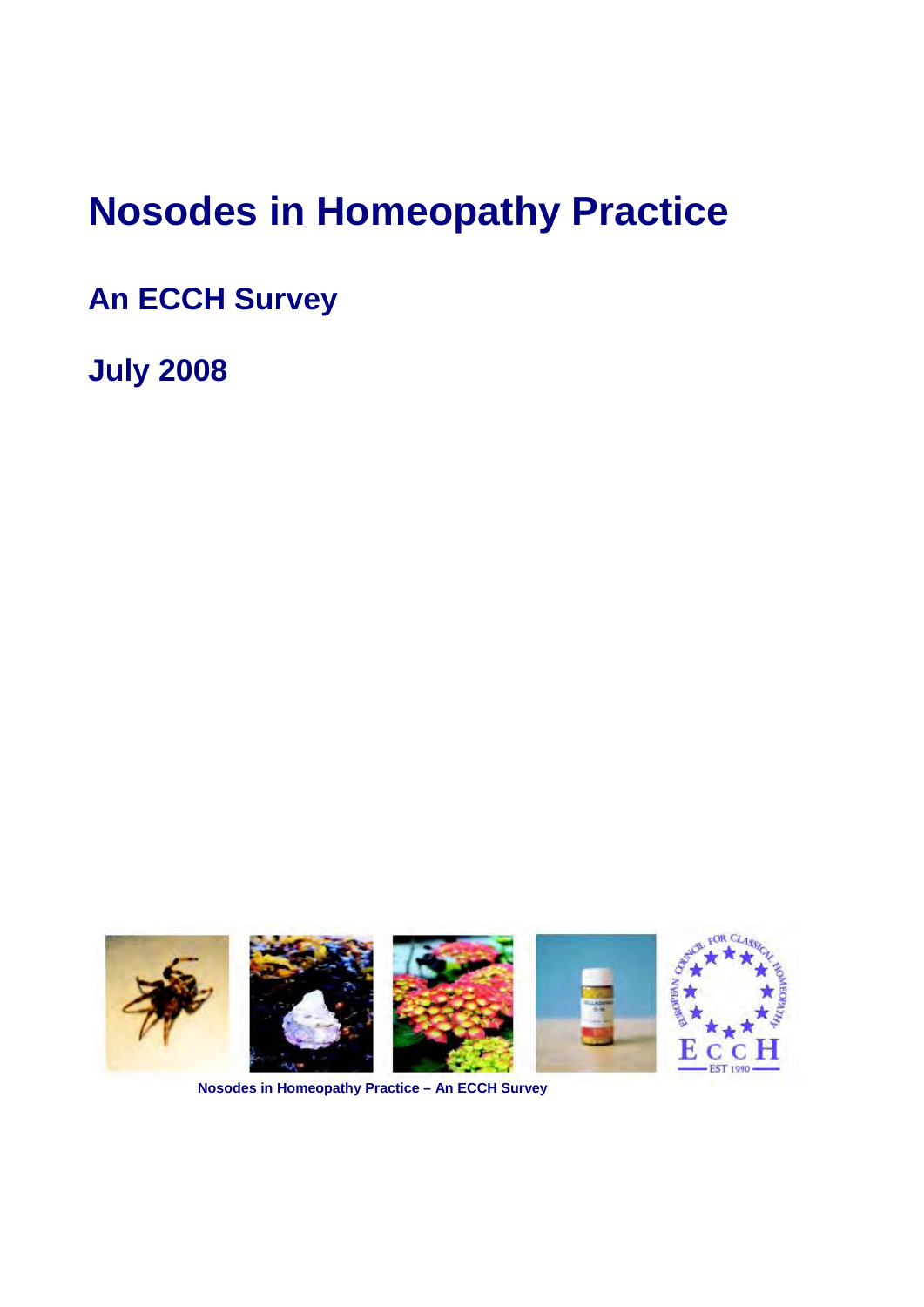# **Nosodes in Homeopathy Practice – An ECCH Survey**

**This document has been published by the European Council for Classical Homeopathy (ECCH). ECCH represents homeopaths in Europe, and focuses its representational activities within the boundaries of Europe as well as specifically within the European Union. ECCH has NGO Participative Status with the Council of Europe, is an Associate Member of the European Public Health Alliance (EPHA) and is a Corresponding Member of the European Coalition for Homeopathic and Anthroposophic Medicinal Products (ECHAMP).** 

**ECCH's vision is to bring the benefits of high quality homeopathic treatment to all members of the European public. In order to achieve this situation it is the Council's understanding that high quality homeopathic medicinal products should be available in all countries.**

© Copyright European Council for Classical Homeopathy 2008

All Rights Reserved

No reproduction, copy or transmission of this publication, or parts of it, may be made without the written permission of ECCH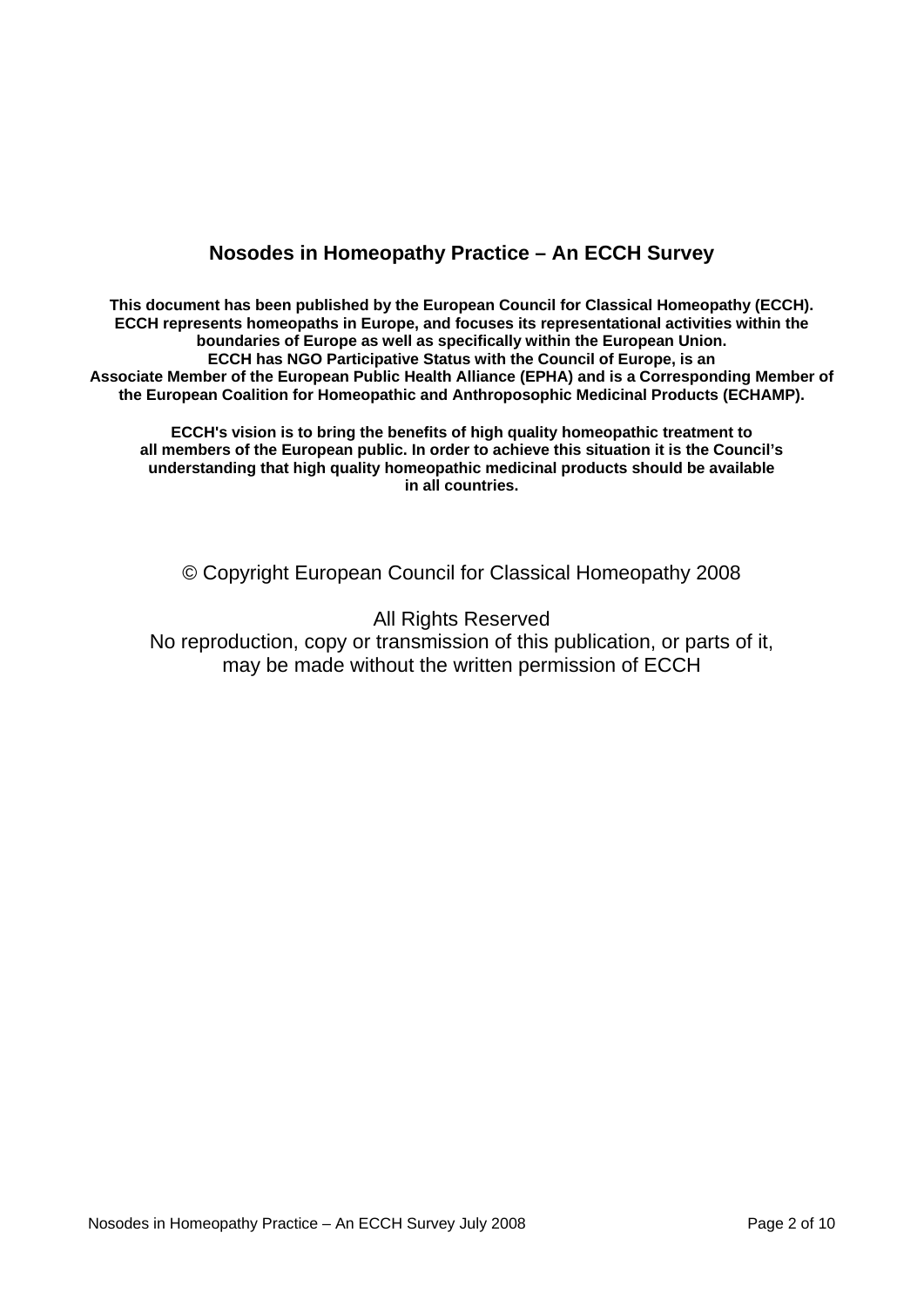# **Nosodes in Homeopathy Practice – An ECCH Survey**

July 2008

# **Summary**

In order to obtain data on the use of 'nosodes'<sup>[1](#page-2-0)</sup> in homeopathy practice in Europe, the European Council for Classical Homeopathy (ECCH) carried out a survey using a structured questionnaire where individual homeopaths were asked about their experience with the availability and use of such homeopathic medicinal products (HMPs).

Results show that homeopaths consider nosodes to be of vital importance for the effective treatment of a large majority of their patients. Homeopaths consider nosodes indispensable for 38 to 41 % of patients suffering from chronic complaints. Homeopaths stated that nosodes of human and animal pathological origin are either very or highly significant in their practice. Nosodes derived from microbiological cultures and vaccines are considered significant or very significant.

It is therefore particularly concerning that 26 % of practitioners reported difficulties in obtaining these products and 39 % were forced to order such HMPs from other European countries. The nosodes most practitioners reported difficulties in obtaining were Carcinosinum, Tuberculinum and Medorrhinum, but a wide variety of other nosodes were reported as being unavailable.

The large majority of homeopaths (88.5 %) prescribe nosodes in remedies diluted above Avogadro's number (6 x 10 $^{23}$ , as found in HMPs at the 30C/60X or 12C/24x/LM4 potencies or above). It would therefore seem that, for the large majority of practitioners, safety of nosodes produced by dilution alone would be a viable alternative to manufacturing procedures involving denaturating sterilisation of the source substances. This seems to be an important alternative to consider, as over 70 % said not sterilising nosodes is essential to ensure their quality.

For ECCH's policy recommendations on the availability and quality of HMPs, including the availability of nosodes, please refer to ECCH's policy document (ECCH 2005).

# **Background**

Over recent years a number of European member states have introduced national regulations for HMPs. This process partially followed the introduction of European Union directives for HMPs in 1992 (EU 1992), a process which has been accelerated since the introduction of the revised European Union medicine directives (EU 2004) which integrated the regulations for HMPs.

In the same period the Council of Europe (1999) established that homeopathy is one of the four best established forms of complementary and alternative medicine (CAM) in Europe. According to a Norwegian Government report homeopathy is the most frequently used CAM therapy in 5 out of 14 countries in Europe and among the three most frequently used in 11 out of 14 countries (NOU 1998). According to a report published by the European Council for Classical Homeopathy (ECCH 2006) homeopathy is practised in all countries in Europe.

ECCH has previously pointed out that in order to ensure that patients have access to high quality homeopathic treatment, they should be able to receive any HMP necessary for their treatment and these products should be of high quality (ECCH 2005). Moreover, ECCH specifically pointed out the importance of the availability of HMPs categorised as 'nosodes'.

<span id="page-2-0"></span> $1$  Nosodes (definition): Homeopathic remedies of biological origin that are derived from pathologically modified organs or parts of organs that are of human or animal origin, or from cultured micro-organisms that have been killed, or from products of the decomposition of animal organs, or from body liquids containing pathogens or pathological products.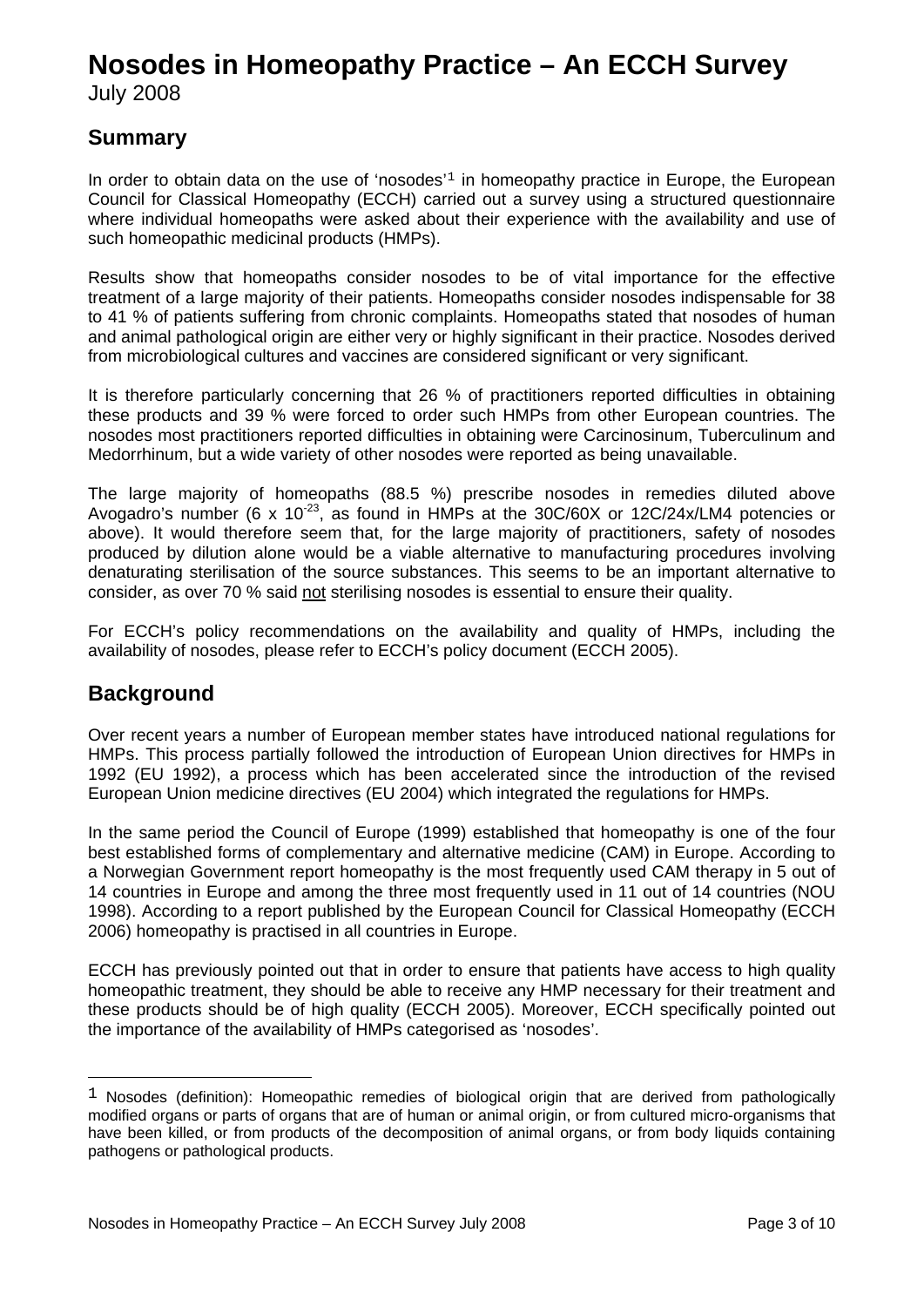In order to obtain factual data on the availability of nosodes, as well as the use and importance of these medicines, the following survey was carried out by ECCH in the first half of 2008. The intention was to provide an overview of individual homeopaths' experience with the use of nosodes in the homeopathic treatment of their patients, the perceived importance of nosodes in their practices as well as their experience of the availability of such products in their particular country.

# **Method**

A structured survey questionnaire was created in order to obtain information on individual homeopaths' experiences with the availability and use of nosodes in homeopathy practice (appendix A). The questionnaire was sent to all 25 ECCH member associations, who were asked to pass on the questionnaire to their individual members. ECCH member associations represent a total of 5298 individual members. There was no control of how many had received the questionnaires, but each association was asked to send one e-mail message to its members and a reminder about one month later. The individuals were all asked to respond by e-mail to a central collecting address in Europe. A total of 489 individual homeopaths responded.

# **Results**

Results of this survey are based on responses from 489 individual homeopaths, who all filled in the questionnaires.

## **Availability of nosodes**

Over 26 % of homeopaths reported that over the past two years some nosodes had not been available to them, 3.9 % said all nosodes were difficult to obtain. Almost 39 % of the respondents reported that nosodes had to be ordered from other European countries, 7.6 % said all nosodes had to be ordered from abroad.

The difference in the percentage of nosodes that were unavailable and nosodes ordered abroad could be partially explained by nosodes being available within a country, but national distribution systems being too slow. Another possible explanation is that homeopaths may prefer to prescribe nosodes produced by manufacturers in other countries e.g. due to manufacturers using different starting materials or manufacturing procedures (e.g. denaturating sterilisation is compulsory in some countries and not in others).

The nosodes homeopaths most often had difficulties obtaining were Carcinosinum (30.4 % of all nosodes), followed by Tuberculinum (13.7 %) and Medorrhinum (10.1 %). The nosodes most often ordered from abroad were Carcinosinum (27.2 %), Medorrhinum (13.0 %) and Tuberculinum (12.3 %). The frequency of problems in obtaining specific nosodes may partially be related to the frequency of prescription of these particular HMPs. Complete overviews of the availability of HMPs and purchase from abroad may be found in tables 1 and 2.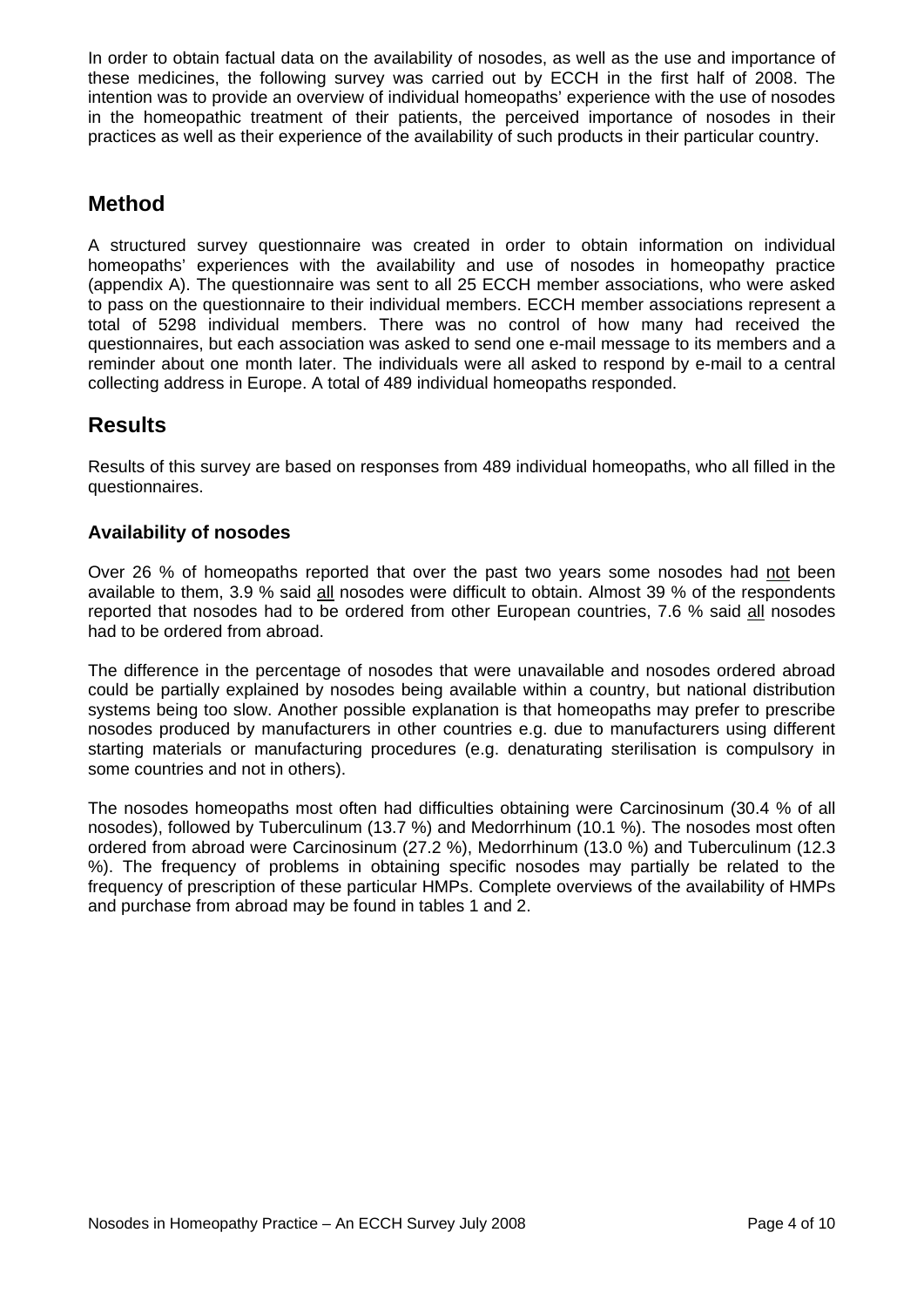| Table 1. Availability of nosodes                                                                                                                                                                                                                                                                                                               |            |              |               |
|------------------------------------------------------------------------------------------------------------------------------------------------------------------------------------------------------------------------------------------------------------------------------------------------------------------------------------------------|------------|--------------|---------------|
|                                                                                                                                                                                                                                                                                                                                                | Yes        | No           | No response   |
| Nosodes available past 2 years                                                                                                                                                                                                                                                                                                                 | 68.1 (333) | 26.0 % (127) | $5.9 \% (29)$ |
| Nosodes that were not available:                                                                                                                                                                                                                                                                                                               |            |              |               |
| $\mathsf{Carc}$ inosinum $^1$                                                                                                                                                                                                                                                                                                                  | 30.5%      |              |               |
| Tuberculinum <sup>2</sup>                                                                                                                                                                                                                                                                                                                      | 13.7 %     |              |               |
| Medorrhinum                                                                                                                                                                                                                                                                                                                                    | 10.2%      |              |               |
| Syphilinum <sup>3</sup>                                                                                                                                                                                                                                                                                                                        | 8.8%       |              |               |
| <b>Bacillinum</b>                                                                                                                                                                                                                                                                                                                              | 8.4%       |              |               |
| <b>Borrelia</b>                                                                                                                                                                                                                                                                                                                                | 8.0%       |              |               |
| Vaccine nosodes <sup>4</sup>                                                                                                                                                                                                                                                                                                                   | 7.1%       |              |               |
| <b>Psorinum</b>                                                                                                                                                                                                                                                                                                                                | 6.6%       |              |               |
| Lyssinum                                                                                                                                                                                                                                                                                                                                       | 4.4 %      |              |               |
| Other <sup>5</sup>                                                                                                                                                                                                                                                                                                                             | 2.2%       |              |               |
| Includes all forms of Carc, most respondents listed "Carc".<br>Includes all forms of Tub except Bac, most respondents listed "Tub".<br>$3$ Also referred to as Luesinum.<br>Includes all forms of vaccine nosodes, most respondents listed "Vaccine nosodes".<br><sup>5</sup> Includes Hepatite, Pneumococcinum, Ringworm and Streptococcinum. |            |              |               |

|                               | Yes          | No           | No response  |
|-------------------------------|--------------|--------------|--------------|
| Had to order nosodes abroad   | 38.9 % (190) | 52.8 % (258) | $8.4\%$ (41) |
| Nosodes ordered abroad:       |              |              |              |
| $\mathsf{Carc}$ inosinum $^1$ | 27.2%        |              |              |
| Medorrhinum <sup>2</sup>      | 13.0%        |              |              |
| Tuberculinum <sup>3</sup>     | 12.3%        |              |              |
| Syphilinum <sup>4</sup>       | 9.3%         |              |              |
| <b>Borrelia</b>               | 9.0%         |              |              |
| Vaccine nosodes <sup>5</sup>  | 7.3%         |              |              |
| <b>Psorinum</b>               | 6.6%         |              |              |
| <b>Bacillinum</b>             | 5.3%         |              |              |
| Lyssinum                      | 5.0%         |              |              |
| Other <sup>6</sup>            | 4.7%         |              |              |

<sup>4</sup> Also referred to as Luesinum.<br><sup>5</sup> Includes all forms of vaccine nosodes, most respondents listed "Vaccine nosodes".

 Includes Bowel nosodes (Bach), Candida albicans, coxsackie-virus, Epstein-Barr-virus, Hepatite, Influenzinum, Meningococcinum, Pediculus, Pneumococcinum, Ringworm, Streptococcinum and Variolinum.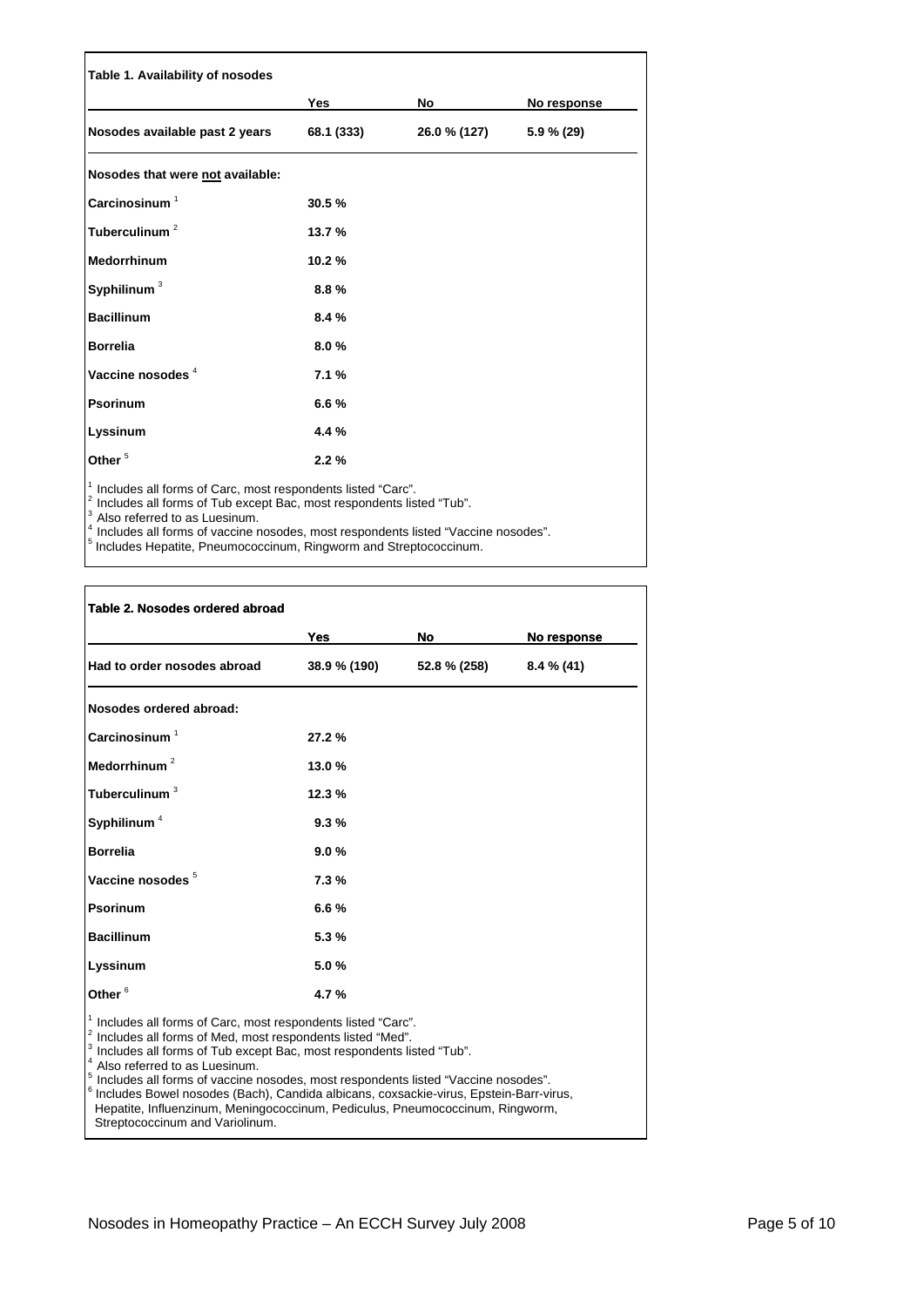## **Significance of nosodes in homeopathy practice**

## Importance for different age groups and in acute conditions

Practitioners were asked to rate the importance of nosodes in their homeopathy practice. Respondents were asked to indicate estimated figures for the frequency of cases where nosodes contributed to resolution or considerable improvement of patients' complaints.

Patients were divided into three age groups: On average homeopaths estimated that for 38.2 % of patients aged 0 to 4 years, nosodes had been indispensable to the improvement of chronic complaints. Identical results were found for the age group from 5 to 11 years. For patients from 12 years and above, nosodes were considered indispensable in chronic complaints for an average of 41.4 % of cases. In the treatment of acute problems the average percentage of cases where nosodes were considered indispensable was 17 %.

## Importance of different types of nosodes

Homeopaths were asked to rate<sup>1</sup> the significance of three groups of nosodes from not significant (0) to highly significant (5). For nosodes of human pathological origin (e.g. Med, Psor and Syph) and for nosodes of animal pathological origin (e.g. Tub) the average rate of importance was determined to be between very and highly significant (4.7 and 4.5 respectively for each of the two groups of nosodes). Homeopaths rated the importance of nosodes developed from microbiological culture and vaccines between significant and very significant (3.2).

<sup>1</sup> Categories:  $0 =$  no significance;  $1 =$  little significance;  $2 =$  some significance;  $3 =$  significant;  $4 =$  very significant;  $5 =$  highly significant.

## **Most frequently prescribed nosodes**

Respondents were asked to list the five most frequently prescribed nosodes in their practice. The five most frequently prescribed nosodes were Tuberculinum (22.6 %), Carcinosinum (20.5 %), Medorrhinum (15.0 %), Psorinum (14.9 %) and Syphilinum (10.9 %). The complete list of remedies mentioned is presented in table 3.

| Table 3. Nosodes most frequently prescribed                                                                                                                                                                                                                                                                                                                                                                                                                                                                                                                                                                                                                                                                                                                           |        |  |  |
|-----------------------------------------------------------------------------------------------------------------------------------------------------------------------------------------------------------------------------------------------------------------------------------------------------------------------------------------------------------------------------------------------------------------------------------------------------------------------------------------------------------------------------------------------------------------------------------------------------------------------------------------------------------------------------------------------------------------------------------------------------------------------|--------|--|--|
| Tuberculinum <sup>1</sup>                                                                                                                                                                                                                                                                                                                                                                                                                                                                                                                                                                                                                                                                                                                                             | 22.6 % |  |  |
| Carcinosinum $2$                                                                                                                                                                                                                                                                                                                                                                                                                                                                                                                                                                                                                                                                                                                                                      | 20.5%  |  |  |
| <b>Medorrhinum</b>                                                                                                                                                                                                                                                                                                                                                                                                                                                                                                                                                                                                                                                                                                                                                    | 15.0%  |  |  |
| <b>Psorinum</b>                                                                                                                                                                                                                                                                                                                                                                                                                                                                                                                                                                                                                                                                                                                                                       | 14.9%  |  |  |
| Syphilinum <sup>3</sup>                                                                                                                                                                                                                                                                                                                                                                                                                                                                                                                                                                                                                                                                                                                                               | 10.9%  |  |  |
| <b>Bacillinum</b>                                                                                                                                                                                                                                                                                                                                                                                                                                                                                                                                                                                                                                                                                                                                                     | 4.2%   |  |  |
| Vaccine nosodes <sup>5</sup>                                                                                                                                                                                                                                                                                                                                                                                                                                                                                                                                                                                                                                                                                                                                          | 4.2%   |  |  |
| Other <sup>6</sup>                                                                                                                                                                                                                                                                                                                                                                                                                                                                                                                                                                                                                                                                                                                                                    | 3.7%   |  |  |
| <b>Borrelia</b>                                                                                                                                                                                                                                                                                                                                                                                                                                                                                                                                                                                                                                                                                                                                                       | 1.7%   |  |  |
| Lyssinum                                                                                                                                                                                                                                                                                                                                                                                                                                                                                                                                                                                                                                                                                                                                                              | 1.2%   |  |  |
| Bowel nosodes <sup>7</sup>                                                                                                                                                                                                                                                                                                                                                                                                                                                                                                                                                                                                                                                                                                                                            | 1.0%   |  |  |
| <sup>1</sup> Includes all forms of Tub (except Bac), most respondents listed "Tub".<br>$2$ Includes all forms of Carc, most respondents listed "Carc".<br><sup>3</sup> Also referred to as Luesinum.<br><sup>5</sup> Includes all forms of vaccine nosodes, most respondents listed "Vaccine nosodes".<br><sup>6</sup> Includes AIDS, Anthracinum, Candida albicans, Herpes simplex, Hippomanes,<br>Influenzinum, Malaria officinalis, Meningitis, Morbillinum, MS nosode, Oscillococcinum,<br>Pertussinum, Pfeiffer nosode (mononucleosis), Polio, Pyrogenium, Scarlatinium,<br>Staphylococcinum, Streptococcinum, Thyriodinum and Variolinum.<br>7 Includes Bacillus sycoccus by Paterson, Coccidia, Gaertner by Bach, Morgan pure by Paterson,<br>Morgan Gaertner. |        |  |  |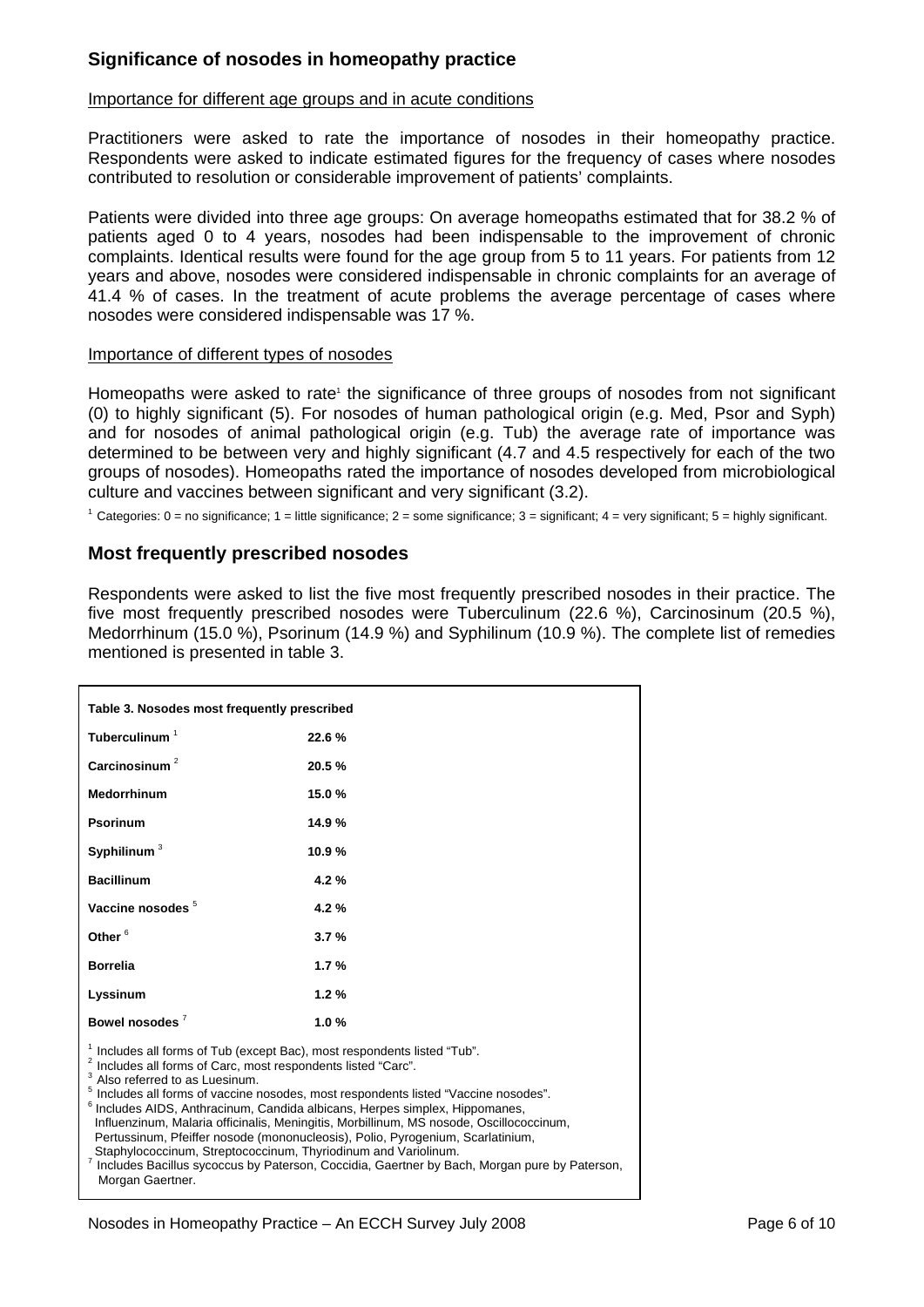## **Most frequently prescribed potencies**

Respondents were asked in which range of potencies they predominantly prescribe nosodes. A majority of 80 % predominantly prescribe nosodes in 30C or 60X (D60) or higher potencies. The 12C, 24X, LM4 or higher potencies are prescribed by 8.5 %, and 9.1 % prescribe 6C, 12X, LM1 or higher. Another 2.4 % prescribe all potencies including those below 6C or 12X.

## **Homeopaths' views on sterilisation of nosodes**

In some countries the source material used for the preparation of nosodes must undergo denaturating sterilisation. This is done e.g. by the use of heat or radiation, even for dilutions beyond Avogadro's number (6 x 10<sup>-23</sup>). For HMPs this includes remedies in the 12C or 23X potency or above. ECCH (2005) has previously argued that HMPs could be made safe by dilution alone when well manufactured. Non-sterilised nosodes were thought to be essential for the quality of nosodes by 70.4 % of the responding homeopathy professionals, 4 % did not think it is important and the remaining were unsure.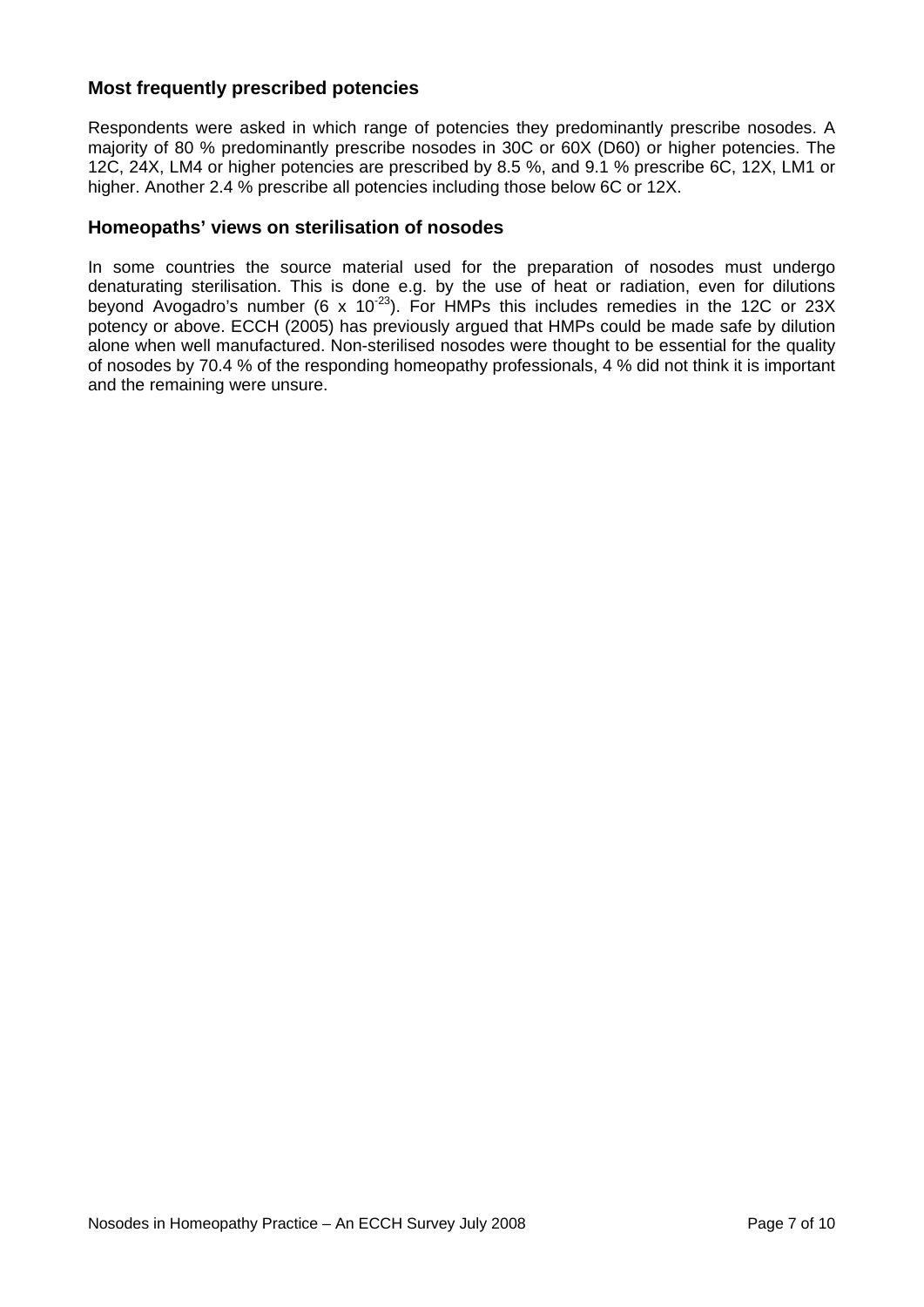# **Reference list**

Council of Europe. (1999) A European approach to non-conventional medicines, Resolution 1206.

European Council for Classical Homeopathy (ECCH). (2005) The availability and quality of homeopathic medicinal products in Europe, An ECCH report and policy statement, November. [online] last accessed 05 July 2008 at URL<http://www.homeopathy-ecch.org/content/view/33/49/>

European Council for Classical Homeopathy (ECCH). (2006) The legal situation for the practice of homeopathy in Europe, An ECCH report, Revised edition, May. [online] last accessed 05 July 2008 at URL <http://www.homeopathy-ecch.org/content/view/33/49/>

European Union. (2004) Council Directive 92/73/EEC of 22 September 1992 widening the scope of Directives 65/65/EEC and 75/319/EEC on the approximation of provisions laid down by law, regulation or administrative action relating to medicinal products and laying down additional provisions on homeopathic medicinal products, OJ. L297, 13/10/1992, p.8.

European Union. (2004) Council Directive 92/74/EEC of 22 September 1992 widening the scope of Directive 81/851/EEC on the approximation of provisions laid down by law, regulation or administrative action relating to veterinary medicinal products and laying down additional provisions on homeopathic veterinary medicinal products, OJ. L297, 13/10/1992, p.12.

European Union (2004). Directive 2001/83/EC of the European Parliament and of the Council of 6 November 2001 on the Community code relating to medicinal products for human use, OL L 311, 28.11.2001, p. 67.

Norges offentlige utredninger, NOU 1998:21 Alternativ medisin. (Official report published by the Norwegian Department of Health. [online] last accessed 05 July 2008 at URL <http://odin.dep.no/hd/norsk/publ/utredninger/NOU/030005-020019/index-ved005-b-n-a.html>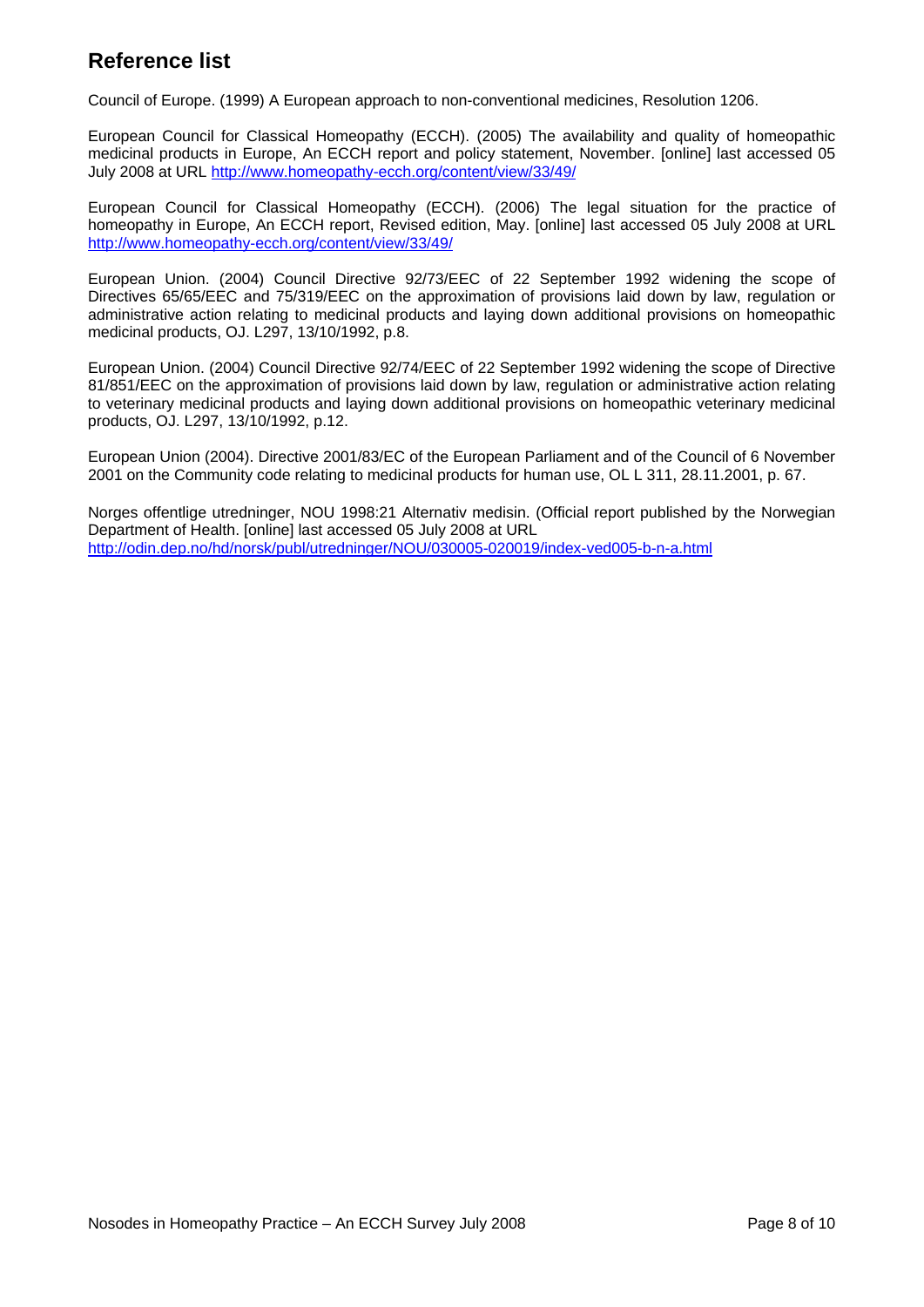# **Appendix A - Questionnaire**

## **Questionnaire: Nosodes in homeopathic practice ECCH Pharmacy Group Nosodes Questionnaire PLEASE RETURN BY 15 APRIL TO** [homeopat@email.com](mailto:homeopat@email.com)

| Your personal data                                                        |                                                                                   |                                                                                              |
|---------------------------------------------------------------------------|-----------------------------------------------------------------------------------|----------------------------------------------------------------------------------------------|
|                                                                           |                                                                                   |                                                                                              |
| specifically asking about:                                                |                                                                                   | For the purpose of this questionnaire the following list comprises the nosodes that we are   |
| Carcinosinum (all kinds) Tuberculinum bovinum<br>Medorrhinum<br>Lyssinum  | Psorinum<br>Borrelia nosode                                                       | Bacillinum and other Tuberculines<br>Luesinum / Syphilinum<br>All vaccination nosodes        |
| Section 1 - Availability of nosodes<br>$Yes \_\_\_\_\_\$ No $\_\_\_\_\_\$ | i. In the past two years have any of the above nosodes NOT been available to you? |                                                                                              |
|                                                                           |                                                                                   |                                                                                              |
| $Yes \_\_$                                                                |                                                                                   | iii. Are there nosodes which you or your patient had to order from other European countries? |
|                                                                           |                                                                                   |                                                                                              |

## **Section 2 - Significance of nosodes in our practice**

#### i. Chronic cases

Please provide us with your estimated figures for the frequency of use of nosodes in your practice where in your opinion healing or a considerable improvement has resulted directly from the use of nosodes. This includes the use of a nosode as the main or only remedy as well as use as an intercurrent. For definitions of "chronic" and "healed / considerably improved" see glossary at end of questionnaire.

| Age of patients (years) | Your estimated percentage of chronic cases where<br>a nosode has been indispensable to improvement<br>% |
|-------------------------|---------------------------------------------------------------------------------------------------------|
| $0 - 4$                 | %                                                                                                       |
| $5 - 11$                | %                                                                                                       |
| 12 and above            | %                                                                                                       |

#### ii. Acute cases

| Your estimated percentage of acute cases where a  |      |
|---------------------------------------------------|------|
| nosode has been indispensable to improvement (all | $\%$ |
| ages)                                             |      |